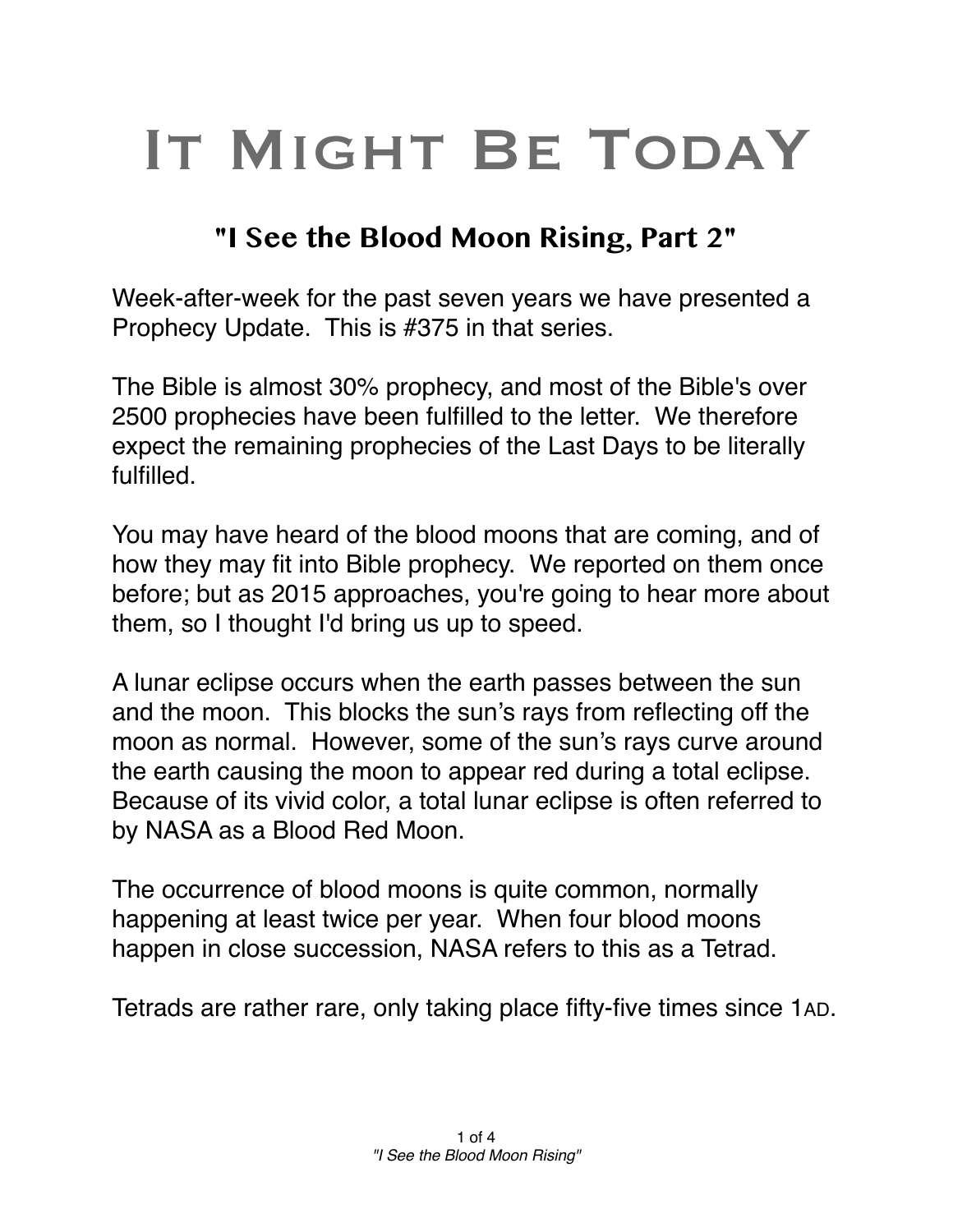Something even rarer is the phenomenon of four consecutive blood moons coinciding with Jewish feast days. It has only occurred ten times since 1AD and only three times since 1492.

Significant events involving the Jews took place around those three blood moons:

- The Spanish Inquisition took place in 1492 just before the Tetrad of 1493-1494.
- The nation of Israel was reborn on May 14, 1948 just before the Tetrad of 1949-1950.
- The city of Jerusalem was reunited during the Tetrad of 1967-1968.

One prophecy writer says of this, "The only three tetrads matching feast days in the last 500 years have all fallen remarkably close to major events in Jewish history. Now, it's about to happen for a fourth time!"

Four blood moons on Jewish feast days are appearing for only the fourth time in the last 500 years. Two have already occurred on Passover, April 15, 2014; and on the Feast of Tabernacles, October 8, 2014.

The next two, completing the Tetrad, will be on Passover, April 4, 2015; and on Tabernacles, September 28, 2015.

Why do we care about signs in the heavens? God uses them in Scripture:

• In Genesis 1:14, God said, "Let there be lights in the firmament of the heaven to divide the day from the night; and let them be for signs, and for seasons, and for days, and years:" God specifically said, "Let them be for **signs**."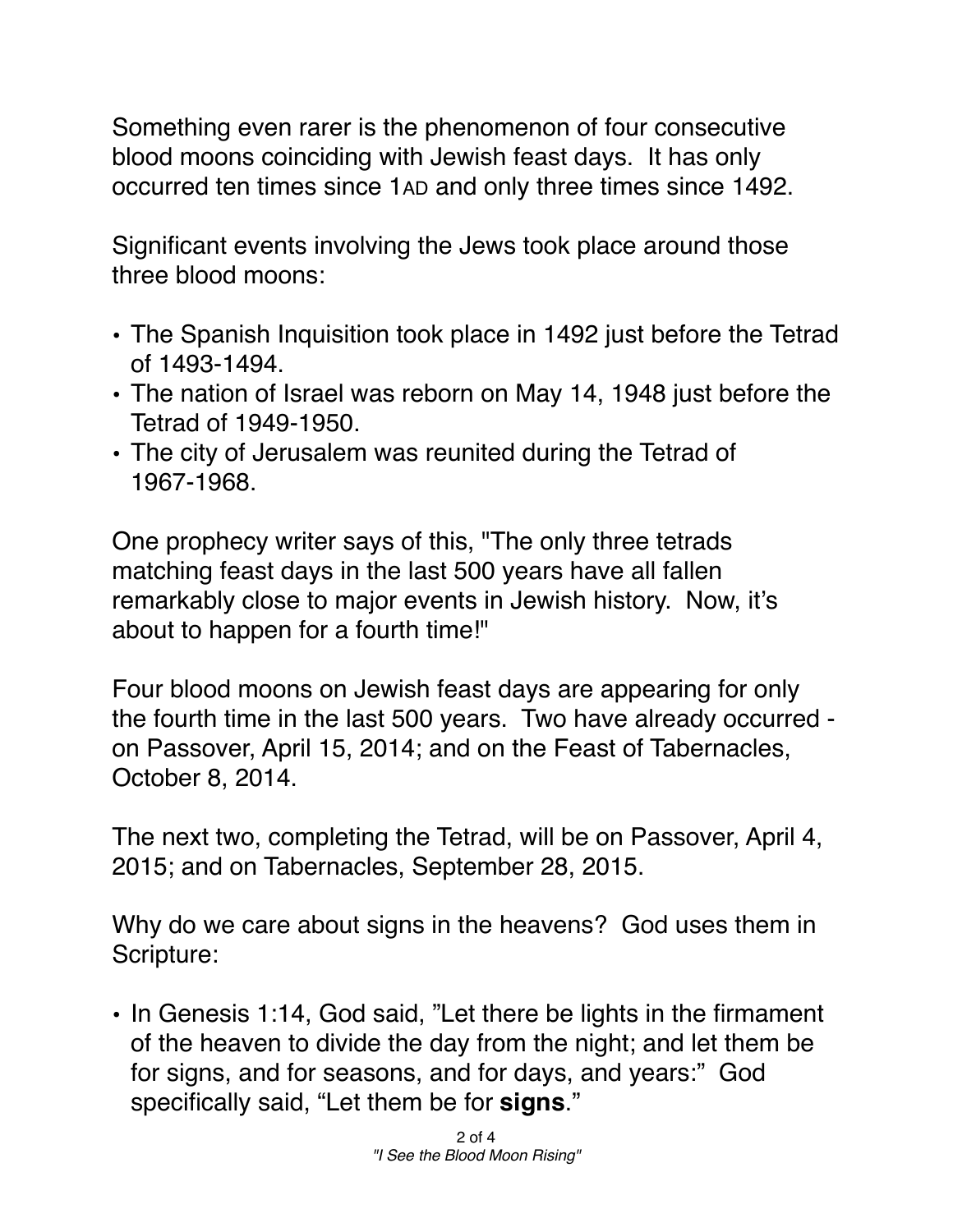- It's Christmas time, and many of your Christmas cards will use the verse in Matthew about the wise men being guided to Jesus by a **sign** in the heavens.
- Most interestingly, on the Day of Pentecost, Peter quoted Joel, who said, "And I will show wonders in the heavens and in the earth, blood, and fire, and pillars of smoke. The sun shall be turned into darkness, and **the moon into blood**, before the great and the terrible day of the LORD come" (Joel 2:30-31).

We are simply noting that God gives signs in the heavens; and that around the time of blood moon Tetrads, significant things have occurred in the past regarding His chosen people, the Jews.

Will something significant happen with Israel this coming Passover... Or on the next Feast of Tabernacles?

*Time will tell!* The Lord does seem incredibly interested in the calendar He gave the Jews, with its Feast Days.

For example, The spring holidays of Passover, Unleavened Bread, and First Fruits are a portrait of the death and resurrection of Jesus:

- He sacrificed Himself on Passover.
- He was buried on the Feast of Unleavened Bread.
- He was resurrected on First Fruits.

He chose the Feast of Pentecost as the day the Holy Spirit was given to the first believers.

Many competent scholars have calculated that the true birthday of Jesus was during a Feast of Tabernacles. Appropriate - since Jesus was God tabernacling among men. It is also proposed as a time for the Second Coming of Jesus.